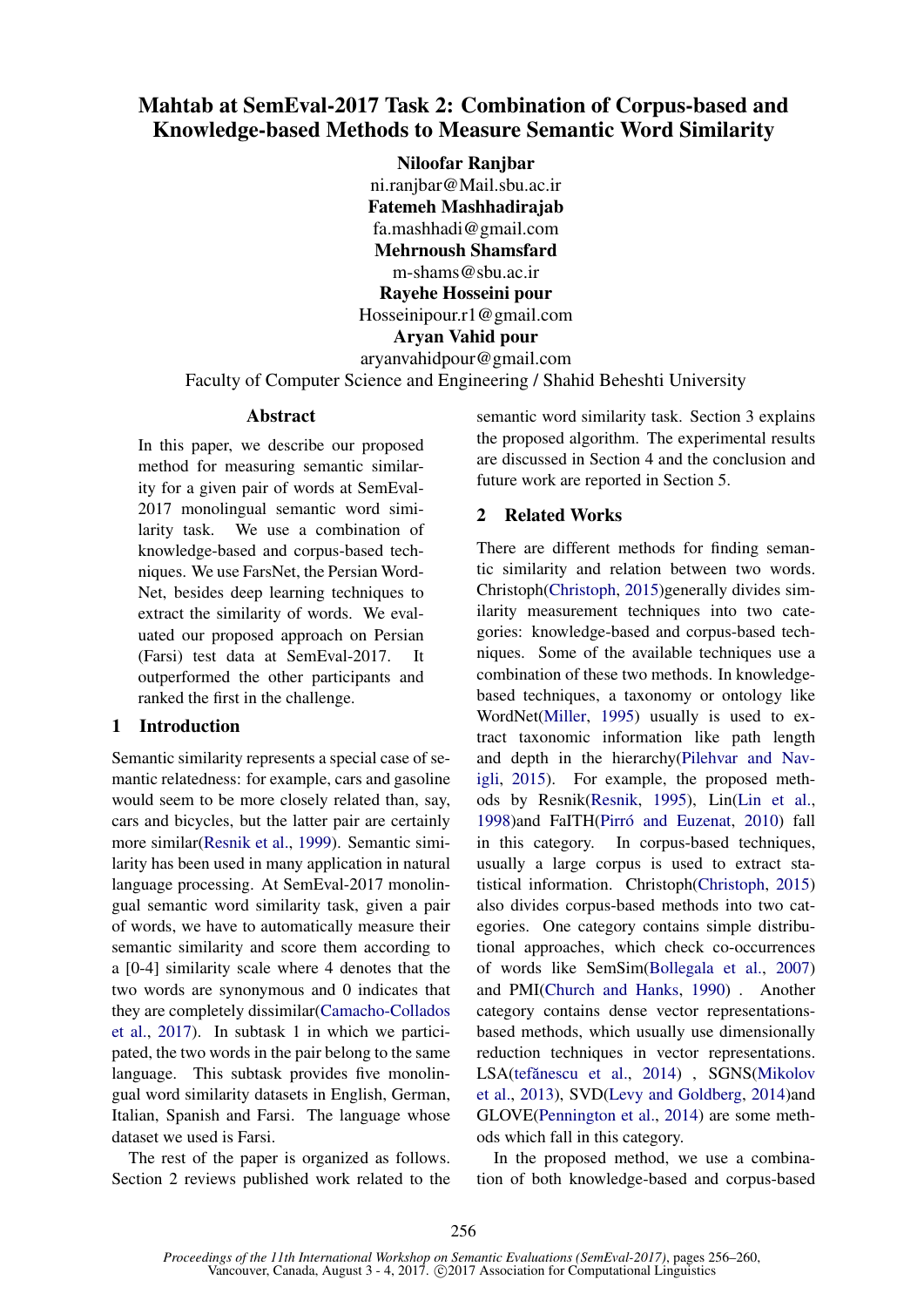techniques. On the one side, we have used FarsNet(Shamsfard et al., 2010a) ontology to enable knowledge-based techniques and on the other side we have used corpus-based techniques like Word2Vec(Mikolov et al., 2013) in order to improve results.

## 3 The Proposed Method

One of the corpus-based methods is continuous vector representation, also known as word embedding. For using this method, first we preprocess the Wikipedia corpus downloaded from Polyglot (Al-Rfou et al., 2013) and then we use Word2Vec toolkit, which is represented by deeplearnig4j library(Team, 2016) in java. Furthermore, we use some Lexical Resources such as FarsNet(Shamsfard et al., 2010a) (the Persian WordNet) and BabelNet(Navigli and Ponzetto, 2012) in order to measure similarity between pair of words. We explain this method in detail in sections 3.1 and 3.2.

## 3.1 Corpus-based Method

Preprocessing:Preprocessing includes four steps: stop-words removal, removing punctuations and numbers, stemming and normalizing multi word expressions by replacing all space characters with "zero-width non-joining" character.

First, we remove all Persian stop-words according to "ranks" website<sup>1</sup>, and then we remove punctuation marks and all English and Persian numbers in the text. After that, we replace plural words with their singular form and remove inflectional suffixes using STeP-1(Shamsfard et al., 2010b). Finally, we detect multi-word expressions, which appeared in corpus and contain only two words, by checking all bi-grams of corpus in FarsVaje Lexicon $2$  and normalize them by replacing all space characters with "zero-width nonjoining" character. We also replace multi-word expressions, which appeared in test dataset, with their normalized form.

Word2Vec: "Word2Vec is a two-layer neural network that processes text. Its input is a text corpus and its output is a set of vectors: feature vectors for words in that corpus. Deeplearning4j(Team, 2016) implements a distributed form of Word2vec for Java"<sup>3</sup>.

To measure the similarity of two words first we measure the similarity of their corresponding synonyms. If there are n synonyms for the first word and m synonyms for the second, we will calculate the similarity for n\*m pairs which are made of the Cartesian product of two synonym sets extracted from FarsNet (Word2Vec gives us cosine similarity and we consider it as similarity between a pair of words). At last, we choose maximum value of similarities as score of a pair of words. We use default tokenizer factory for tokenizing the corpus, which tokenizes the text by spaces and is useful for our purpose. We set Word2Vec parameters as below: minWord-Frequency= 1, iterations=1, layer Size=100, seed=42 and windowSize=5.

#### 3.2 Knowledge-based Methods

FarsNet: FarsNet is a Lexical ontology for Persian language. This ontology is designed to contain a Persian WordNet with about 42000 synset in the last version, which we use to measure similarities. In this section, we will explain the approach we use to measure semantic distance between two words using some rules and then introduce a function, which map the measured distance to similarity score. First, we explain some strict rules introduced by(Rychalska et al., 2016) and then we explain some less strict rules:

- 1. If two words are exactly the same or are two different writing forms of one word or belong to the same synset, the distance will be zero  $(D(x,y)=0)$ .
- 2. If two words have more than four common senses in their corresponding synsets, the distance will be one  $(D(x, y) = 1)$ .
- 3. If there is a direct or two-level hypernym relation between the corresponding synsets of words, the distance will be two  $(D(x, y) = 2)$ .
- 4. If two words share any common sense, the distance will be three  $(D(x, y) = 3)$ .
- 5. If two words are derivationally related, the distance will be four  $(D(x, y) = 4)$ .

If none of these rules met, we use the following rules, which are less strict:

1. If there is any relation except hypernym between synsets of two words, the distance will be three  $(D(x, y) = 3)$ .

<sup>1</sup> http://www.ranks.nl/stopwords/persian

<sup>&</sup>lt;sup>2</sup>A lexicon developed at NLP lab of Shahid beheshti University and is used in Negar (Shamsfard et al., 2016)

<sup>3</sup> https://deeplearning4j.org/word2vec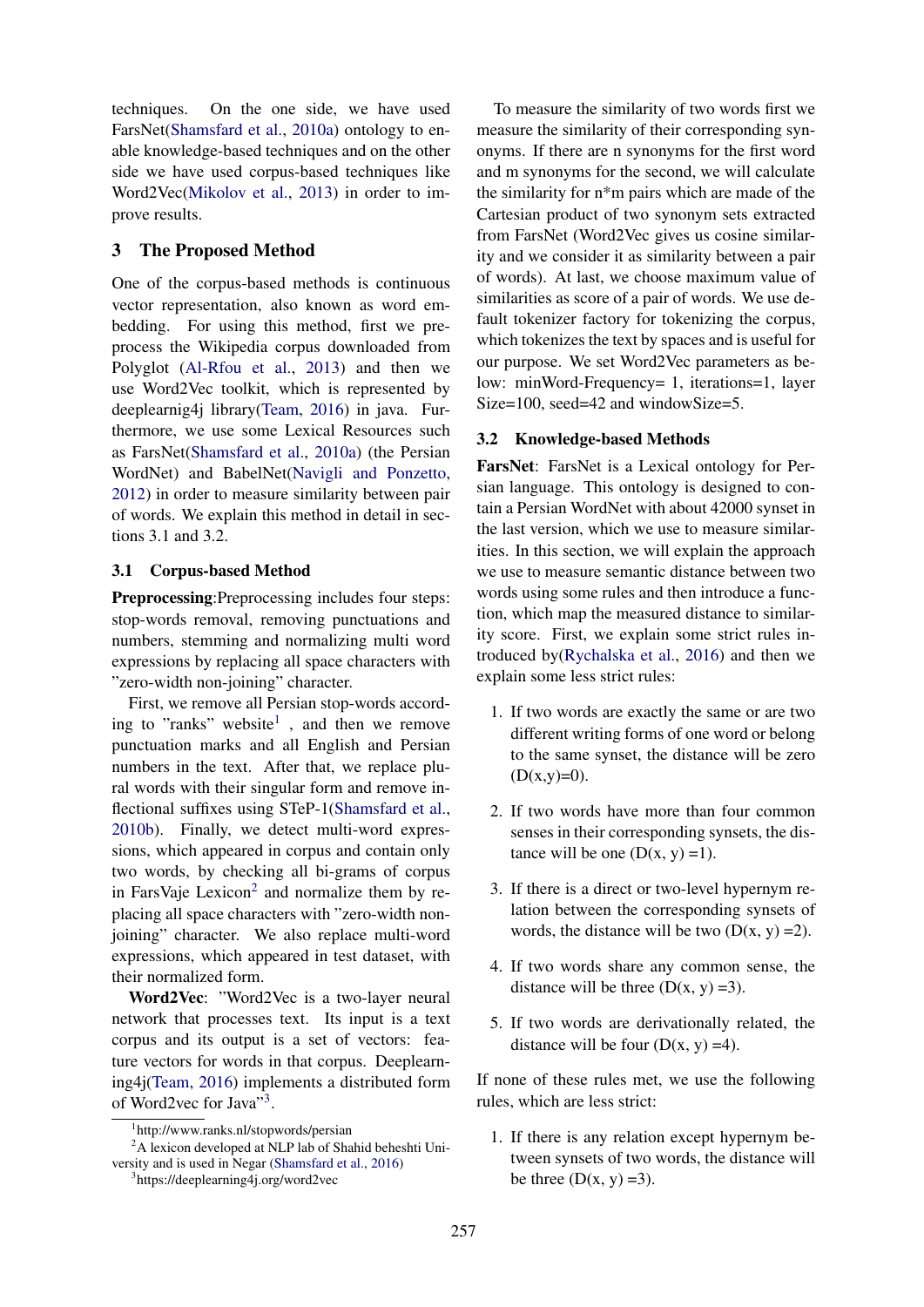- 2. If there is any two-links relation except hypernym between synsets of two words, the distance will be four  $(D(x, y) = 4)$ .
- 3. If there is any three-links relation between synsets of two words, the distance will be five  $(D(x, y) = 5)$ .

After all, if no relation is found between a pair of word to measure the distance between them, the distance will set to -1 and then we calculate similarity score using equation 1 introduced by(Rychalska et al., 2016):

$$
A(x.y) = \begin{cases} \beta e^{-\alpha D(x,y)} & if D(x,y) \ge 0 \\ 0 & otherwise \end{cases}
$$
 (1)

We set  $\alpha$  to 0.25 and  $\beta$  to 1 as these values seemed to yield the best results.

BabelNet: BabelNet is a very large, wide coverage multilingual semantic network. We use the version of Babel Net which was available on September 2016.

Semantic distance D is measured using the following rules for these pairs of words:

- 1. If words are exactly the same or one of them is main sense for another, the distance will be zero  $(D(x, y) = 0)$ .
- 2. If there is a direct named-relation between pairs, the distance will be one (Un-named relations are filtered e.g. semantically related)  $(D(x, y) = 1).$
- 3. If words share more than four common sense the distance will be two  $(D(x, y) = 2)$ .
- 4. If words share any common sense, the distance will be three  $(D(x, y) = 3)$ .
- 5. If their synsets share any important domain, the distance will be four (domains like media which are too general to be considered as a similarity measure are filtered)  $(D(x, y) = 4)$ .
- 6. If the main gloss of one of the words contains the other one the distance will be five  $(D(x, y))$  $= 5$ ).
- 7. If there is a 2-link (indirect) n amed-relation between them, the distance will be six  $(D(x,$  $y) = 6$ .

If none of these rules met, D will set to -1 then we calculate similarity score using equation 1.

Gloss: We also use gloss of words extracted from FarsNet and BabelNet to measure similarity of a pair of words. A combination of the following methods is used (note that in all methods finally we calculate sum of intersections)

- 1. Gloss-Gloss: In this method, the intersection between glosses of both words is calculated.
- 2. Hyper-Hyper: In this method, the intersection between glosses of Hypernyms of both words is calculated.
- 3. Hypo-Hypo: In this method, the intersection between glosses of Hyponyms of both words is calculated.
- 4. Gloss-Hyper: In this method, we calculate the intersection between glosses of Hypernyms of the first word and glosses of the second word and vice versa (the intersection between glosses of Hypernyms of the second word and glosses of the first word) and finally we calculate sum of both intersections.

In order to calculate intersections, we use following method:

First, we remove stop-words from sentences and extract words, after that we choose longest common subsequence in each iteration and calculate square of its length as its score in that iteration. For example, suppose that we have two following sequences:

1,2,3,4,5 and 1,2,7,4.

In the first iteration 1, 2 is LCS and its length is 2 so the score in this iteration will be 4.

In the second iteration, we have two following sequences: 3,4,5 and 7,4 and 4 is LCS of these sequences with length of 1 so the final score will be 1+4=5.

After measuring all scores, we normalize all of them between 0 and 1 using following equations:

$$
mean = \frac{1}{n} \sum_{i=1}^{n} x_i
$$
 (2)

*variance* = 
$$
\frac{1}{n-1} \sum_{i=1}^{n} (x_i - mean)^2
$$
 (3)

$$
y = \frac{x_i - mean}{2 * \sqrt{variance}}
$$
 (4)

$$
x = \frac{1}{1 + e^{-y}}\tag{5}
$$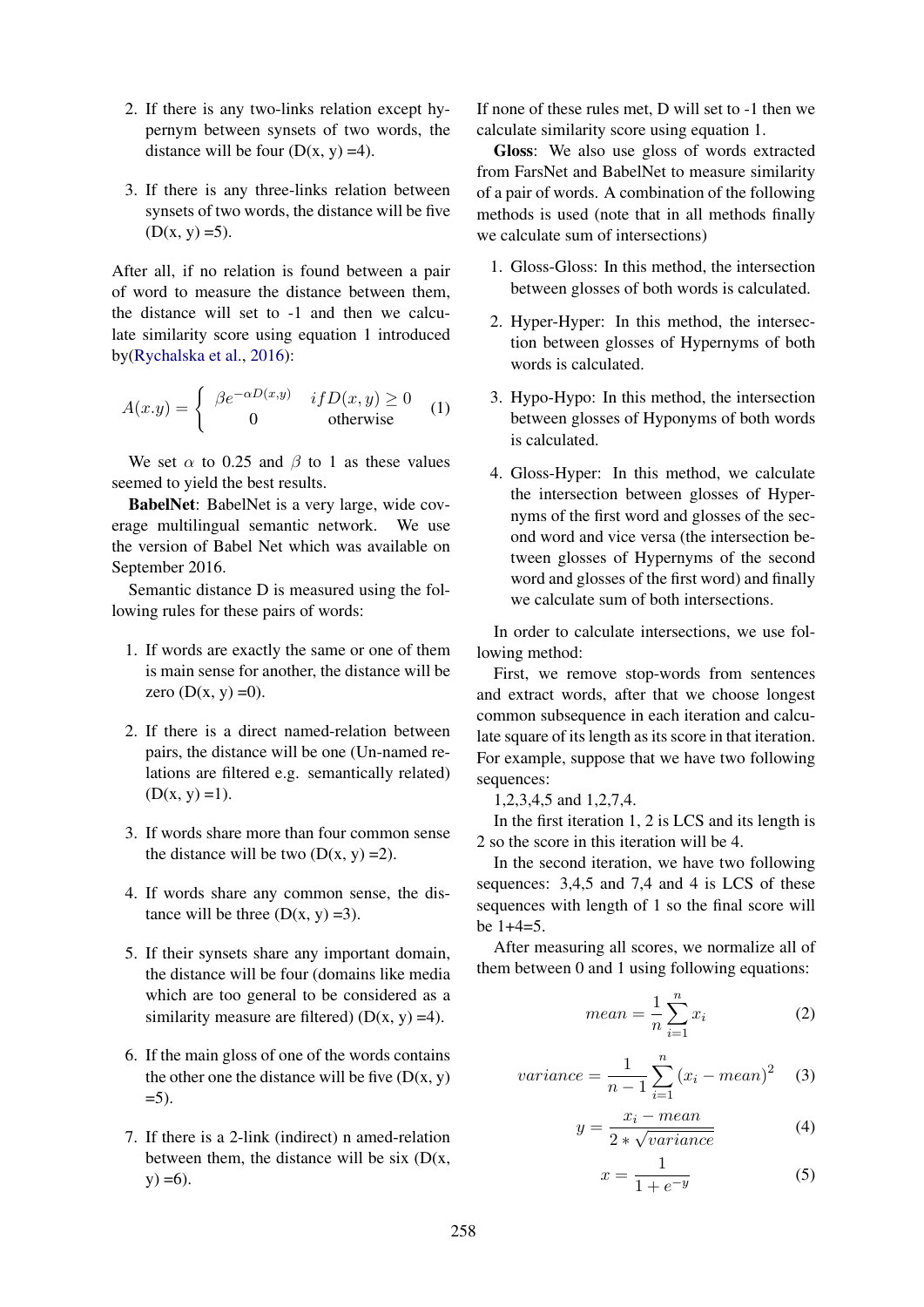#### 3.3 Combination of methods

To obtain the final similarity score for a pair of words, we calculate their normalized weighted sum using equations 6 and 7 :

 $score_{knowledge-based} =$  $score_{Farsnet} + 0.3 * score_{Babelnet} + 0.15 * score_{Gloss}$ (6)

 $score_{knowledge-based} + 0.75 * score_{W2V}$ 2.2 (7)

## 4 Experimental Results

 $FinalScore =$ 

We evaluated our proposed approach at SemEval 2017 and ranked first among the participants in task2, subtask1 for Farsi.Table 1 shows the results of the submitted runs on test data from SemEval 2017 task2-subtask1 for Farsi. Test data at SemEval 2017 task2 is available at :

alt.qcri.org/semeval2017/task2/ data/uploads/semeval17\_task2\_ test.zip

The test data for Farsi language contains 500 pairs of Farsi words that we have to measure their semantic similarity.

| Farsi Test Data          | <b>Pearson</b> | <b>Spearman</b> | Final              |
|--------------------------|----------------|-----------------|--------------------|
| Mahtab                   | 0.719          | 0.711           | $\overline{0.7}15$ |
| hhu_run2                 | 0.606          | 0.601           | 0.604              |
| hhu_run1                 | 0.541          | 0.585           | 0.562              |
| Luminoso_run2            | 0.507          | 0.498           | 0.503              |
| Luminoso_run1            | 0.506          | 0.496           | 0.501              |
| $\overline{H} CCL$ _run1 | 0.424          | 0.45            | 0.436              |
| NASARI(baseline)         | 0.412          | 0.398           | 0.405              |
| SEW_run1                 | 0.383          | 0.404           | 0.393              |
| RUFINO_run1              | 0.378          | 0.344           | 0.36               |
| RUFINO_run2              | 0.25           | 0.262           | 0.256              |
| hjpwhuer_run1            | 0.002          | $-0.003$        | 0.0                |

Table 1: The results of the submitted runs on Farsi test data at SemEval 2017 task2 subtask1.

# 5 Conclusions and Future Work

This paper described our proposed method, a combination of corpus-based techniques like Word2Vec and knowledge-based techniques using FarsNet to measure semantic similarity between given pairs of words. The results show that our method achieved good results, better than other participants in the challenge. Future work will focus on enhancing the similarity measures besides using other corpus-based techniques like GloVe and LSA.

## References

- Rami Al-Rfou, Bryan Perozzi, and Steven Skiena. 2013. Polyglot: Distributed word representations for multilingual nlp. *arXiv preprint arXiv:1307.1662* .
- Danushka Bollegala, Yutaka Matsuo, and Mitsuru Ishizuka. 2007. Measuring semantic similarity between words using web search engines. *www* 7:757– 766.
- Jose Camacho-Collados, Mohammad Taher Pilehvar, Nigel Collier, and Roberto Navigli. 2017. SemEval-2017 Task 2: Multilingual and Cross-lingual Semantic Word Similarity. In *Proceedings of SemEval*. Vancouver, Canada.
- LOFI Christoph. 2015. Measuring semantic similarity and relatedness with distributional and knowledgebased approaches. *Information and Media Technologies* 10(3):493–501.
- Kenneth Ward Church and Patrick Hanks. 1990. Word association norms, mutual information, and lexicography. *Computational linguistics* 16(1):22–29.
- Omer Levy and Yoav Goldberg. 2014. Neural word embedding as implicit matrix factorization. In *Advances in neural information processing systems*. pages 2177–2185.
- Dekang Lin et al. 1998. An information-theoretic definition of similarity. In *ICML*. Citeseer, volume 98, pages 296–304.
- Tomas Mikolov, Kai Chen, Greg Corrado, and Jeffrey Dean. 2013. Efficient estimation of word representations in vector space. *arXiv preprint arXiv:1301.3781* .
- George A Miller. 1995. Wordnet: a lexical database for english. *Communications of the ACM* 38(11):39– 41.
- Roberto Navigli and Simone Paolo Ponzetto. 2012. Babelnet: The automatic construction, evaluation and application of a wide-coverage multilingual semantic network. *Artificial Intelligence* 193:217– 250.
- Jeffrey Pennington, Richard Socher, and Christopher D Manning. 2014. Glove: Global vectors for word representation. In *EMNLP*. volume 14, pages 1532– 1543.
- Mohammad Taher Pilehvar and Roberto Navigli. 2015. From senses to texts: An all-in-one graph-based approach for measuring semantic similarity. *Artificial Intelligence* 228:95–128.
- Giuseppe Pirró and Jérôme Euzenat. 2010. A feature and information theoretic framework for semantic similarity and relatedness. In *International semantic web conference*. Springer, pages 615–630.